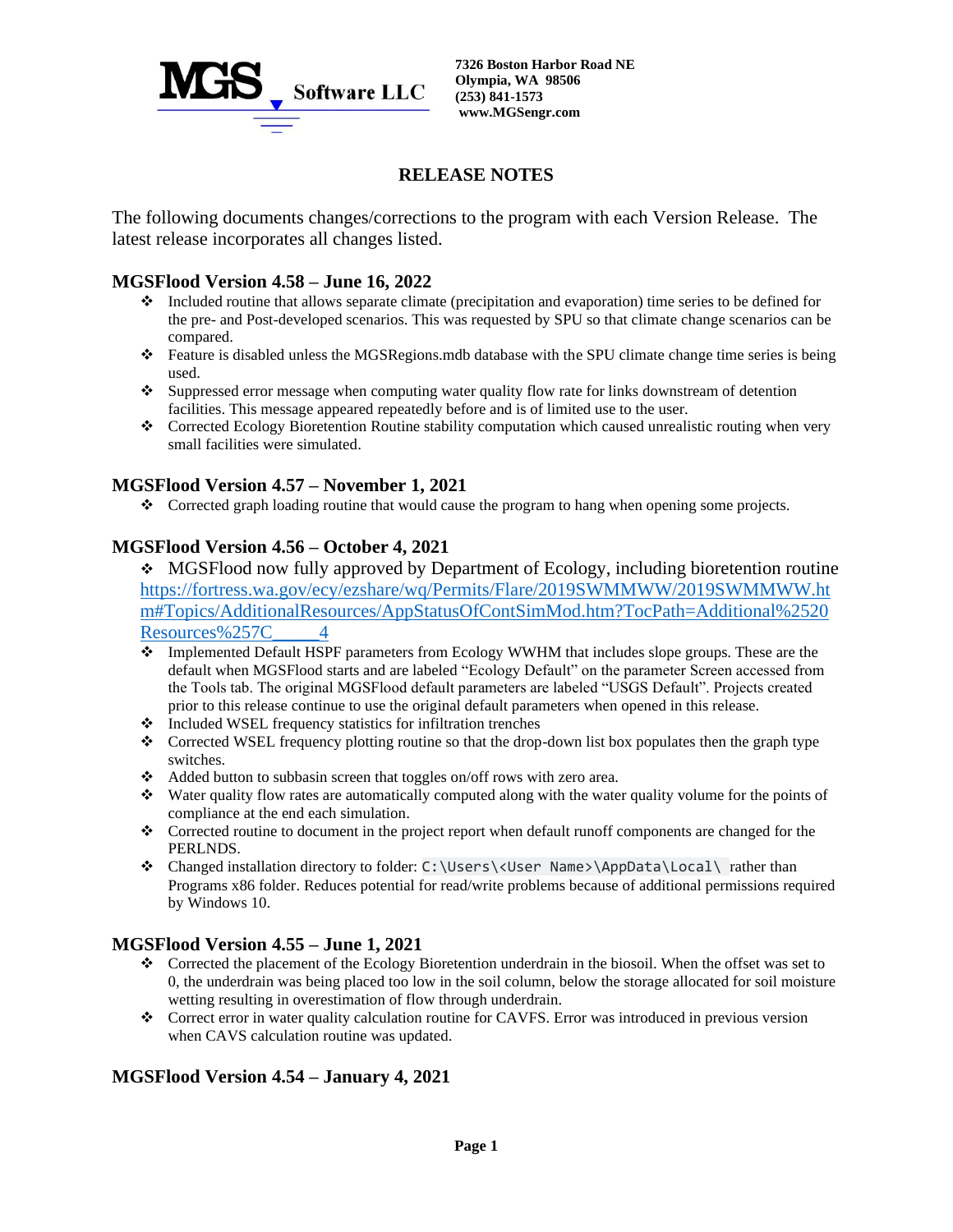

- ❖ Corrected Water Quality treatment summary stats for new Ecology bioretention element. Filtered runoff refers to runoff passed through a filter media and picked up by the underdrain. Infiltrated runoff is runoff that infiltrates to the native soil and is lost from the system. The sum of these is the treatment for the facility.
- ❖ An error in the Ecology bioretention routing routine was corrected where underdrain flows were not being passed to downstream links connected to the bioretention link.
- ❖ Revised the Ecology bioretention graphic accessed from the input screen so that the floor elevation and other definitions agree with MGSFlood input convention.
- ❖ Corrected formatting in project report.

## **MGSFlood Version 4.53 – November 13, 2020**

- ❖ Added new bioretention Element that meets Ecology 2019 stormwater management manual.
- ❖ Added option to display LID duration as 10% and 1% exceedance for SPU pasture duration standard.
- ❖ Added ability to open license screen from the File menu. Allows users to update their license file without editing the license text file in the program directory.
- ❖ Changed Infiltration trench on a slope to include infiltration through the narrow dimension in addition to the long dimension.
- ❖ Corrected routine for computing infiltration/filtration statistics for links through the Water Quality menu. If the time series was not yet decompressed, an error would sometimes occur.
- ❖ Set Default Time step to 5 minutes for extended precipitation, 15 minutes for station data.

### **MGSFlood Version 4.52 – June 11, 2020**

- ❖ Corrected issue that caused the program to crash on startup when the user had their system date set to yyyymm-dd format rather than mm/dd/yyyy format. This caused the masked edit boxes for the input dates on the graph control to crash.
- ❖ Corrected Error on optimizer input screen for trenches and ponds where Massmann checkboxes were inactive when screen first opens

### **MGSFlood Version 4.51 – March 22, 2020**

- ❖ Included option for user to turn on Massmann biofouling and maintenance reductions when user specified hydraulic gradient is selected for infiltration. This applies to Ponds, Open Channels, Infiltration Trenches, and Filter Strips.
- ❖ Included summary of days and months out of compliance for wetland inflow analysis routine in project report. Included red highlight for days/months that are out of compliance.
- ❖ Corrected formatting in project report for subbasins where various runoff components are turned off, e.g. surface, interflow and groundwater

#### **MGSFlood Version 4.50 – June 20, 2019**

- ❖ Corrected issue with flow splitter input where lower scroll bar arrow was not visible on screen.
- $\bullet$  Corrected error that occurred when seasonal stats were computed using Version 4.49.
- ❖ Added the ability to compute statistics for subbasins via the right click menu on the watershed layout graphic. This ability has been missing for quite some time.

#### **MGSFlood Version 4.49 – May 9, 2019**

- ❖ Added 15-minute station precipitation data from WWHM
- $\bullet$  The Pierce County time series were stored on a 1-hour time step. The Ecology manual requires use of 15minute time steps for most design applications. The Pierce County Time Series were assigned to the applicable Puget East and Puget West Time series which have been disaggregated to 5 minutes. The Puget Time series are valid for use in Pierce County and provides the flexibility to perform designs down to a 5 minute time step.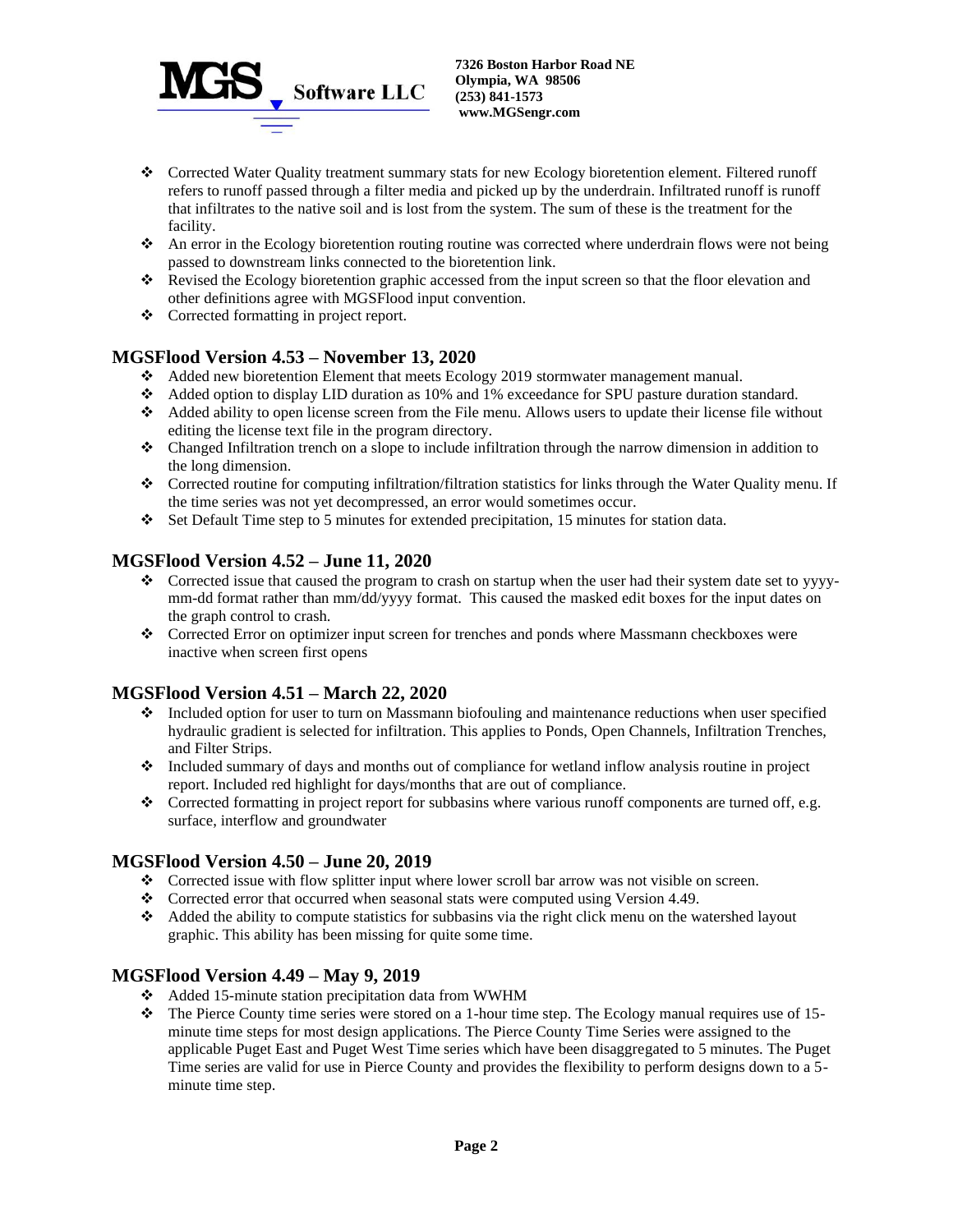

- ❖ Modified Massmann Infiltration equations to include option for user-defined hydraulic gradient. If user specifies the hydraulic gradient, then infiltration is computed using Darcy's equation with no reductions from the Massmann regression equations.
- ❖ Modified Water Quality flow splitter calculator to allow user to specify design flow rate. Previous versions used the off-line water quality design flow rate. With this update, the user can include a factor of safety on the design flow rate before running the flow splitter calculator.
- ❖ Corrected issue with some versions of 4.46 where time step would reset to 1-hour after loading a previously saved file.

# **MGSFlood Version 4.48 – Internal Release**

## **MGSFlood Version 4.47 – Internal Release**

- ❖ Corrected issue with Light version when program started, the time series in the time series list box was correct, but Puget West 32 was selected for analysis until user clicked the time series box.
- ❖ Report truncated the thousands digit when the total tributary area exceeded 999 acres.
- ❖ Corrected Wetland statistics routine that caused program to crash when run.
- ❖ Corrected plotting of hydrographs. Min, Max, Average parameter was not being applied.
- ❖ Corrected ET scale factor editing. Form wouldn't accept changes to the ET factor.

## **MGSFlood Version 4.46 – January 5, 2018**

- ❖ Added routine that looks for subbasins with runoff components turned off and alerts user when project is being upgraded. Subbasins with runoff components turned off are listed and the user can restore these to default values.
- ❖ Included table in project report that is displayed when runoff components are different from the default values.
- ❖ Changed the minimum subbasin area to 0.005 ac in response to users who wished to simulate smaller areas.
- ❖ Corrected error trap for subbasins smaller than the minimum. The trap was only looking at the last subbasin added.
- ❖ Added prompt to save file when user opens another file. The message is similar to the one displayed when program exits.
- ❖ Upgraded installation program to InstallShield 2016 from InstallShield 2015.

### **MGSFlood Version 4.45 – December 8, 2017**

❖ Corrected bug in subbasin copy and paste routine. When you copy and paste a subbasin, the runoff components for impervious and pervious areas are unchecked in the pasted subbasin. This effectively eliminates any runoff from the pervious land segments from the pasted subbasin. This error originated in the Version 4.40 release from June of 2016 and is present in Version 4.40 through 4.44.

## **MGSFlood Version 4.44 – December 6, 2017**

- ❖ Corrected precipitation scaling bug when Clark County precipitation was selected. The model would typically over-scale the rainfall. The precipitation output in the project report was also clarified so that the correct scaling factor is displayed
- ❖ Corrected bug that prevented precipitation region from being displayed in project report when saved file is first opened.
- ❖ Modified user's manual to include additional information on the Clark County precipitation scaling method.

## **MGSFlood Version 4.43 – August 22, 2017**

- ❖ Corrected bug in infiltration statistics that resulted in divide by zero when structure was a copy link.
- ❖ Corrected InfiltrationPondIrregular DLL which could not be called by executable because subroutine name was too long. Included 132 column statement at top to correct issue. This corrected a Runtime Error 53 crash.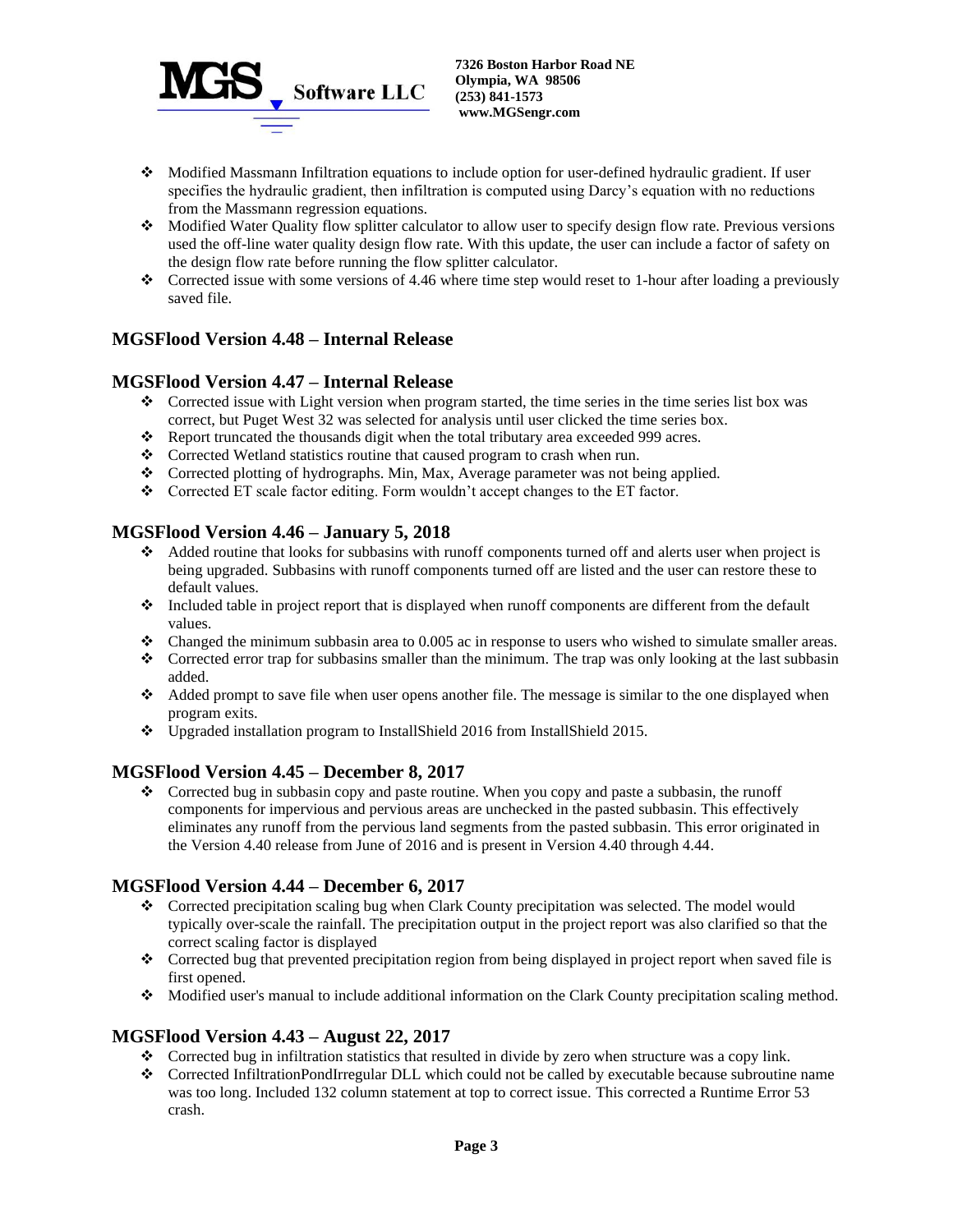

## **MGSFlood Version 4.42 – May 10, 2017**

- ❖ Corrected bug in Open Channel routine where the Right Overbank-Middle Width was switched to the middle Side slope when the file was saved and re-opened.
- ❖ Corrected glitch that caused the optimizer to crash when running precipitation time series from Thurston County. The glitch was caused by MKL spline routine in DischargeRatingCurve routine. All MKL routines had been removed except for this one. Routine now uses linear interpolation routine from MGS.
- ❖ Revised duration matching criteria labels in report to say the durations 1 and 2 must be less than *or equal to* 0. (*or equal to* added to labels)
- ❖ Recompiled all FORTRAN DLL's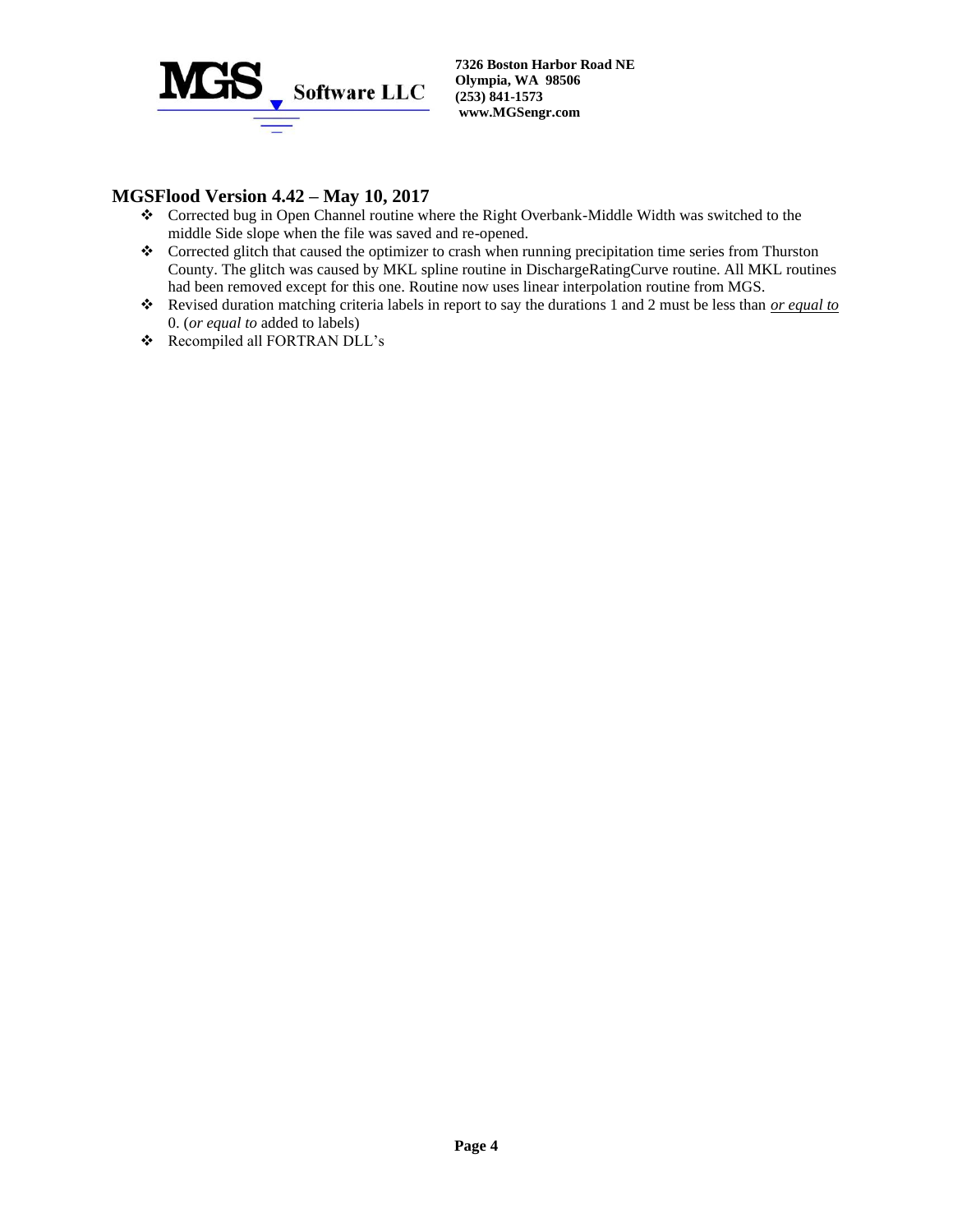

## **MGSFlood Version 4.41 – March 16, 2017**

- ❖ Modified project report to zero out negligible discharges in the peak discharge tables.
- ❖ Modified the percent treated values to correctly report 100% treated when all runoff is infiltrated or filtered.
- ❖ Corrected bug for computing time for infiltration facilities to drain. Divide by zero occurred if infiltration was zero for lower elevations in facility
- ❖ Corrected WSEL frequency plot where program would crash with error 380 code for facilities with depths less than 2 feet.

### **MGSFlood Version 4.40 – June 16, 2016**

- ❖ Included precipitation time series developed by the Department of Ecology for Thurston and Clark Counties
- ❖ Added Clark County area specific HSPF parameters. These parameters are selected from the HSPF region box on the Tools tab. They are also automatically activated when a Clark County precipitation time series is selected.
- ❖ Modified the subbasin land use input screens to accommodate a variable number of pervious and impervious land use types depending on the runoff parameter region selected.
- ❖ Modified the subbasin runoff component screen to accommodate a variable number of pervious land use types.
- ❖ Replaced the wetland hydroperiod analysis routines with the new wetland flow statistics approach in the 2014 Ecology Stormwater Manual.
- ❖ Modified pervious pavement routine to allow for simulation without check dams for long, sloping pavement structures. Added warning message that alerts user when additional check dams could improve pervious pavement performance.
- ❖ Included ability to plot porous pavement gravel trench water surface elevation-frequency statistics on graphics screen and display them in the project report.
- ❖ Corrected time series number displayed in the project report. Number shown in report didn't match the one on the drop down list box on the Main page.
- ❖ Corrected issue writing to internal database files after structure optimizer is run. This error only occurred with Windows 10 operating systems. Correcting this error necessitated turning off the black optimizer status screen. It may be reactivated at a later date.
- ❖ Recompiled all DLL's using latest Intel Fortran compiler
- ❖ Updated InstallShield routine to 2015 release to eliminate Windows 10 incompatibility. Included C++ redistributable module needed for Intel FORTRAN. The C++ redistributable installs prior to the MGSFlood installation screen.

## **MGSFlood Version 4.39 – Internal Release**

#### **MGSFlood Version 4.38 – May 21, 2015**

- ❖ Corrected stability algorithm in routing routine to reduce continuity errors which could be as high as 3 percent in some rare circumstances. The stability routine was corrected and now the continuity errors are within 0.5%
- ❖ Included more detailed link inflow, outflow, filtration, and infiltration volume statistics in project report.
- ❖ Added watershed area summary to beginning of project report.
- ❖ Corrected 25-year WSEL quantile estimate in project report, which was erroneously reporting the 20-year recurrence interval.
- ❖ Eliminated warning message displayed during simulation when volume in infiltration structure was insufficient to compute drawdown time.
- ❖ Eliminated warning message displayed when all values were the same which makes computation of frequency stats impossible.
- ❖ Corrected loading of computed water surface elevation stats from project file. Values were not being loaded from file into memory resulting in all zeros being displayed in report.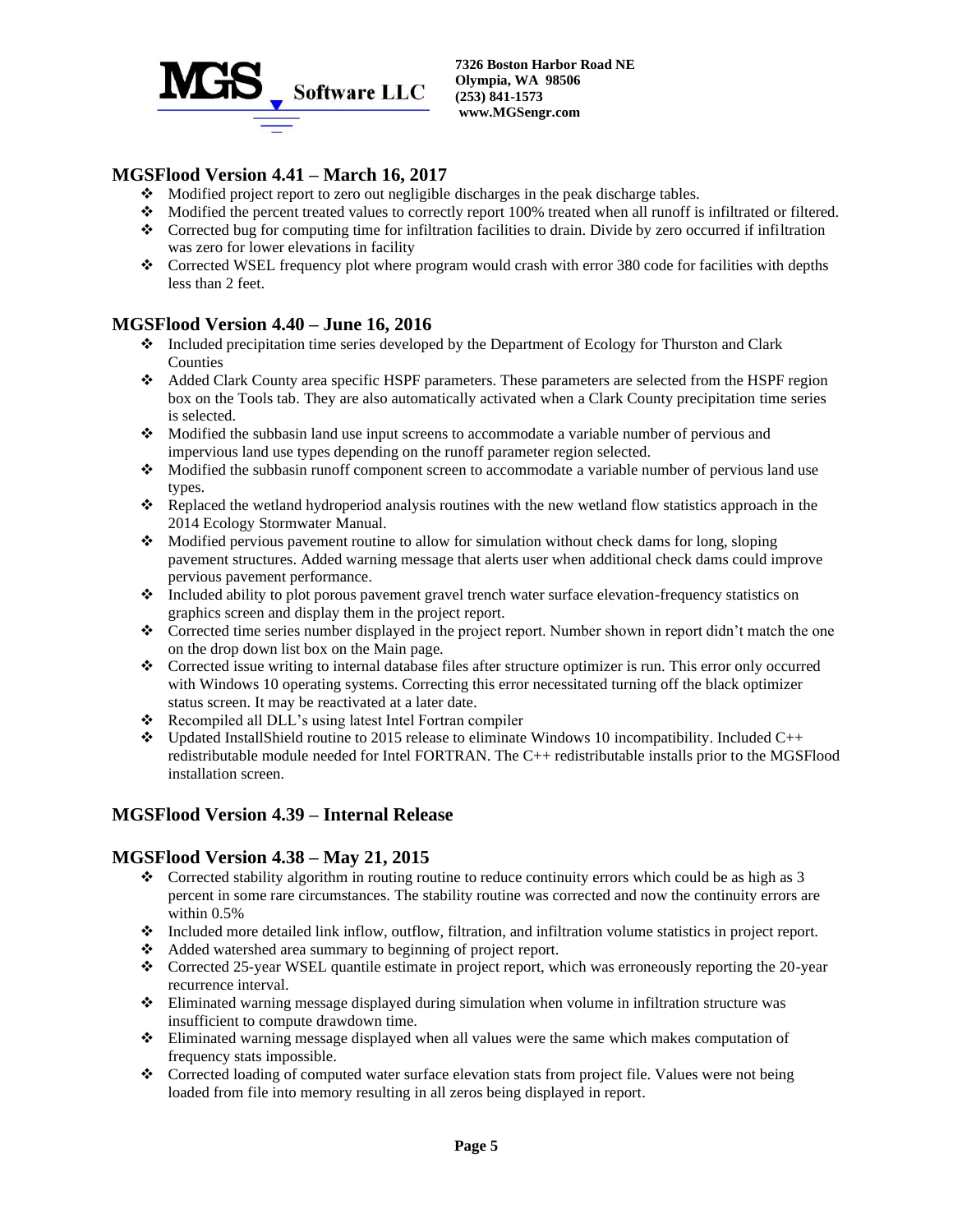

- ❖ Corrected erroneous warning message in project report telling user to recompute runoff each time water quality stats were computed.
- ❖ Corrected CAVFS routine so that surface area does not go to zero when CAVFS is dry. Prevents precip and evaporation from being eliminated when CAVFS is empty.
- ❖ Modified InstallShield installation to allow Users group to have Full Control over installation directory.

## **MGSFlood Version 4.37 – February 10, 2015**

- ❖ Modified Link time series export routine. Exported time series now includes a column called treatment flows, which is the sum of filtered and infiltrated water. This is needed for use with SPU HydroStats
- ❖ Modified routing routine to include a more accurate estimate of infiltrated moisture when the facility goes dry.

## **MGSFlood Version 4.36 – February 5, 2015**

- ❖ Corrected when message is displayed in report noting that changes have been made and runoff has not been computed. This message is now displayed when changes are made throughout the project input.
- ❖ Added the date when input file was last routed in addition to the report creation date at the top of the project report.

### **MGSFlood Version 4.35 – January 29, 2015**

- ❖ Added new feature that exports peak discharge with antecedent precipitation for a range of durations. Included Excel Workbook tools for estimating the likelihood of rainfall forecast by the NWS exceeding discharge design rates.
- ❖ Corrected the seasonal statistic routines relating to the season start and end dates. In certain cases the output annual maxima date labels were off by one year.
- ❖ Modified Link/Subbasin export routine to include code to correct for errors in the date/time stamp when exporting with 5-minute time steps. This resulted in different statistical results when the exported files were imported into HydroStats.
- ❖ Updated installation File with InstallShield 2013.

### **MGSFlood Version 4.34 – February 25, 2014**

- ❖ Time step dependent parameters in the HSPF PERLND routine were not being correctly updated when time steps of 10-minutes or 30-minutes were selected on the Simulate tab. This resulted in an over-estimation of peak runoff rates for simulations conducted with these time steps. Other computational time steps, e.g. 5 minutes, 15-minutes, and 1-hour produced correct results and were unaffected by this correction.
- ❖ The hydraulic rating table calculation array for the bioretention routine was increased. Bioretention facilities with large depths could exceed the array size causing the program to crash.

### **MGSFlood Version 4.33 – December 8, 2013**

- ❖ Bioretention routine was not properly accounting for case where limiting discharge was from biosoil rather than native soil. Infiltration from facility can be limited by either the native soil or the bio-soil infiltration rate times the area of infiltration. Because the infiltration area of the native soil can be larger than the biosoil, a lower native soil infiltration rate can result in the biosoil being the limiting discharge. The program now computes the discharge for both biosoil and native soil to determine the limiting layer at each stage in the facility.
- ❖ The limiting control for bioretention facilities is now output to the project report next to the hydraulic rating table. The control can be one of the following: biosoil, underdrain orifice, or native soil.
- $\bullet$  Corrected routing stability criterion which was mistakenly shifting routing time step to 1 second for infiltration facilities with vertical side slopes where the infiltration rate didn't change on subsequent elevations. This caused long simulation times for these facilities.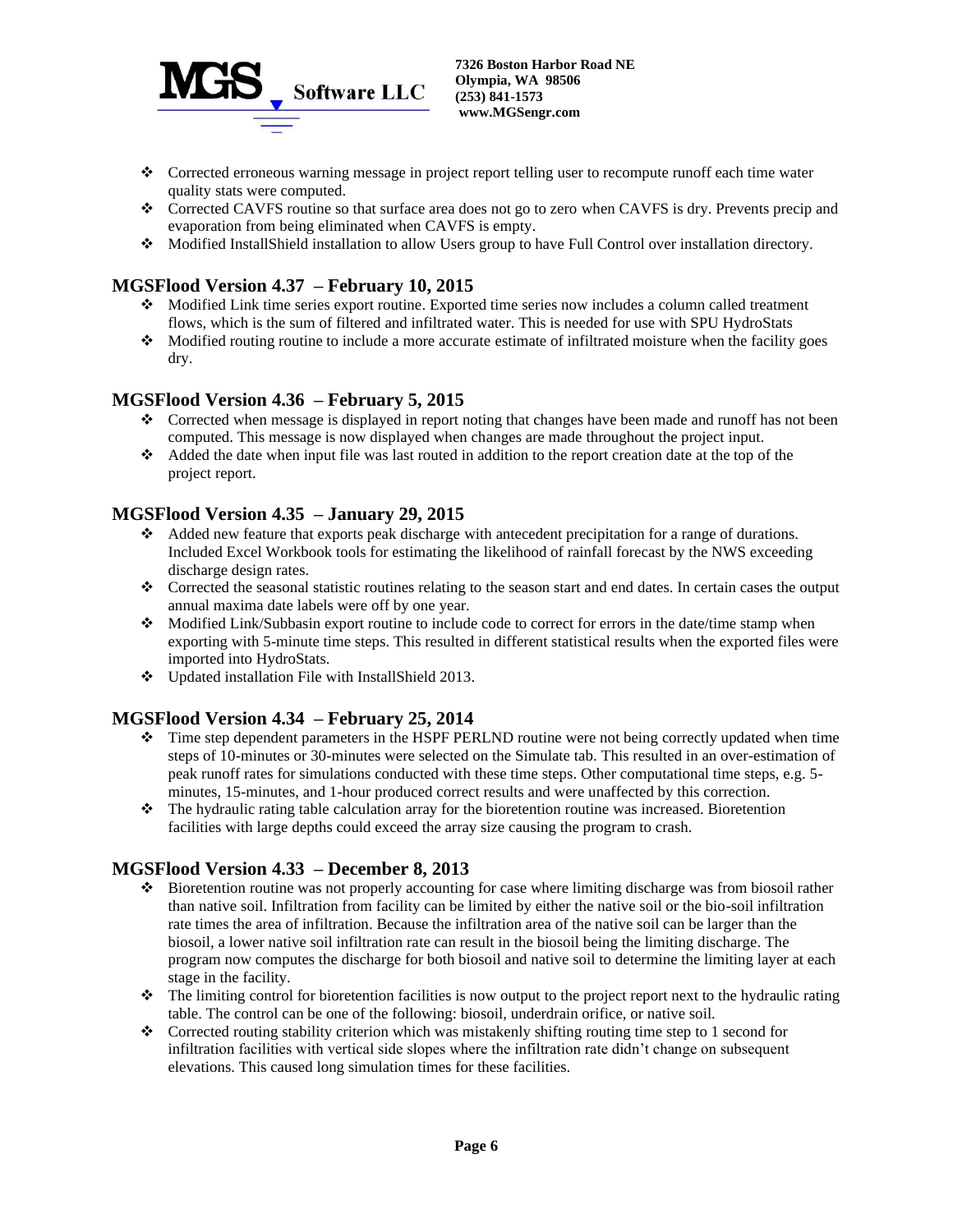

- ❖ If infiltration pond is empty and infiltration at bottom exceeds inflow rate, then infiltration flow rate set equal to inflow rate. Before, the infiltration at the bottom was being used, which over-stated the volume infiltrated.
- ❖ Post-developed flow duration curves being plotted in the program lacked resolution at the low end (near the LID sizing flows). Additional points were added to the post-developed duration curve to ensure reasonable plotting in this area. Comparisons between pre and post developed were being done accurately, only the plotting and project report output was affected.
- ❖ Changed interpolation from Cubic Spline to Linear for computing 50-year and 100-yr flow and WSEL Quantiles. Cubic Spline was producing erroneous values for station data analyses.

## **MGSFlood Version 4.31 – May 21, 2013**

- ❖ Modified the bioretention facility routine to allow simulation of vertical side slopes, which is useful for planter simulation. New Bioretention schematic shown below.
- ❖ Modified water quality discharge routine to so that full arrays were being used. Allows routine to compute water quality discharge for sites with little or no impervious surface.
- ❖ Changed bioretention facility so that biosoil was truncated on sides based on maximum possible water level in pond. The maximum level is determined by the elevation entered by the user.
- ❖ Corrects "Runtime Error 9 Subscript Out of Range" Error Message that sometimes occurred with Version 4.29
- ❖ Export Utility was not exporting the total inflow to the link. It was omitting the contribution from precipitation and evaporation in the Inflow.
- ❖ Corrected Licensing Routine that was incorrectly reading permanent licenses and rejecting valid licenses Precipitation Evaporation



**Original Schematic**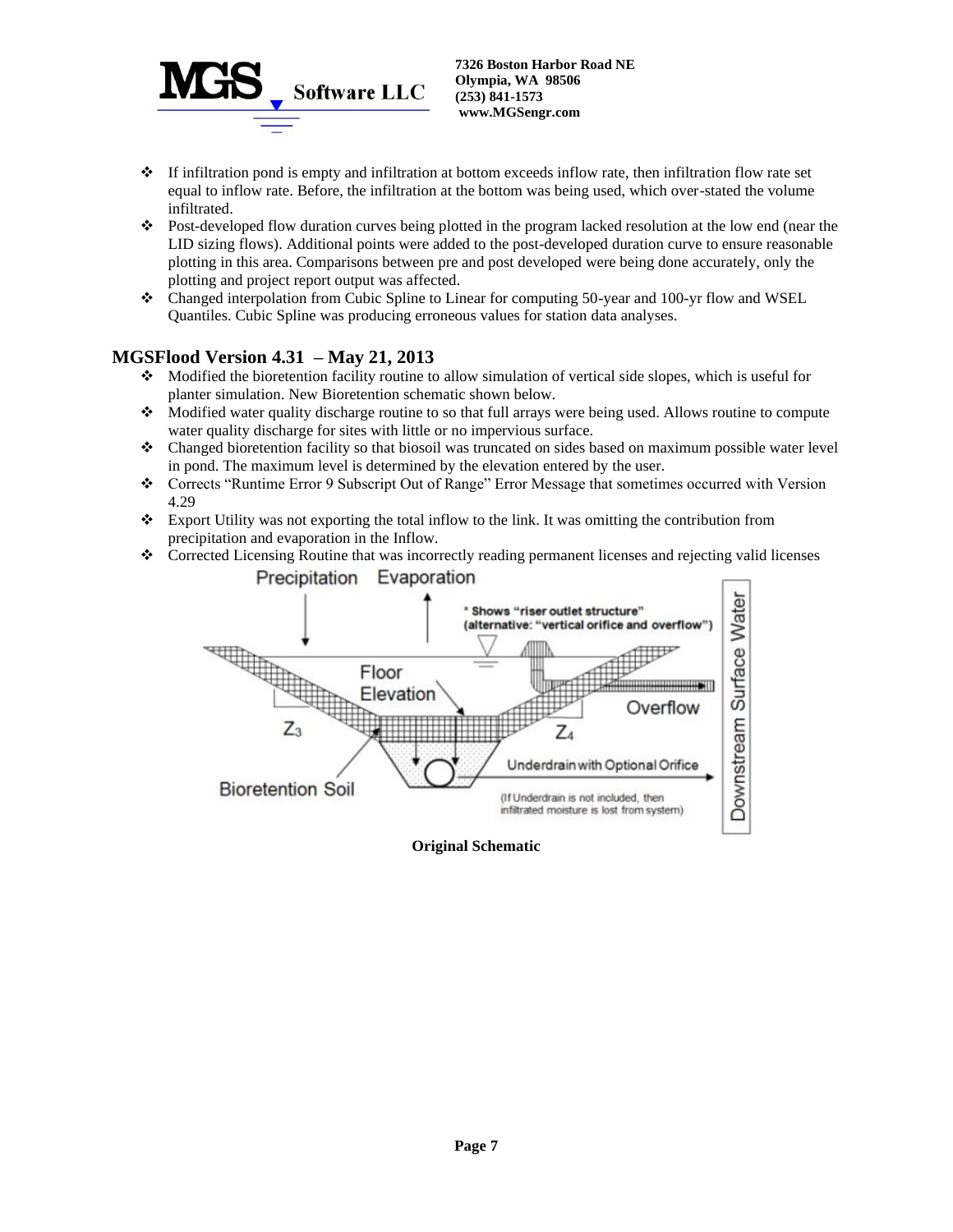

### **MGSFlood Version 4.29 – February 6, 2013**

- ❖ Modified routing routine so that it uses shorter routing steps to maintain stability when the structure discharge is large relative to the structure volume.
- ❖ Corrected volume calculation in bioretention facility. The volume in the biosoil wedge below the pond bottom on the ends was not being included in the calculation.
- ❖ Settings for default data directory were not being saved in registry. Now corrected.
- ❖ Corrected flow duration compare routine that would sometimes show a very small infiltration facility as passing the duration standard when in fact it wasn't.

### **MGSFlood Version 4.28 – July 26, 2012**

- ❖ Corrected glitch in User Elevation Volume table where there were multiple structures in a project. If the user opened a structure and then closed it again without opening the user volume table, the table would be overwritten by table from another structure.
- ❖ Corrected bug in seasonal duration that was triggered when seasonal stats were computed and compute stats for all subbasins and links was selected. Identified by Alex Nguyen on July 12, 2012.
- ❖ Corrected the volume reported in the report which mistakenly added biosoil volume to the total.
- ❖ Added user-defined database MGSUserData.mdb, which allows project-specific precipitation and evaporation data to be used in the model. This is useful for model calibration purposes
- ❖ Changed CAVFS routine so that thickness of compost soil is no longer included in gradient calculation. A constant gradient equal to the slope of the CAVFS is now used.

### **MGSFlood Version 4.27 – May 21, 2012**

❖ Added routine, interface, and reporting for seasonal flood-frequency and duration analysis. Up to 12 separate seasons can be performed in a project file.

### **MGSFlood Version 4.26 – May 1, 2012**

- ❖ Corrected hydrograph export utility that was sometimes not exporting hydrographs from links. This is the utility that exports hydrographs of a given duration with frequencies of 2-years through 100-years.
- ❖ Included checks for new Ecology LID Standard.
- ❖ Clarified schematic on bioretention input screen
- ❖ Removed start up directory from registry.
- ❖ Included new license validation routine.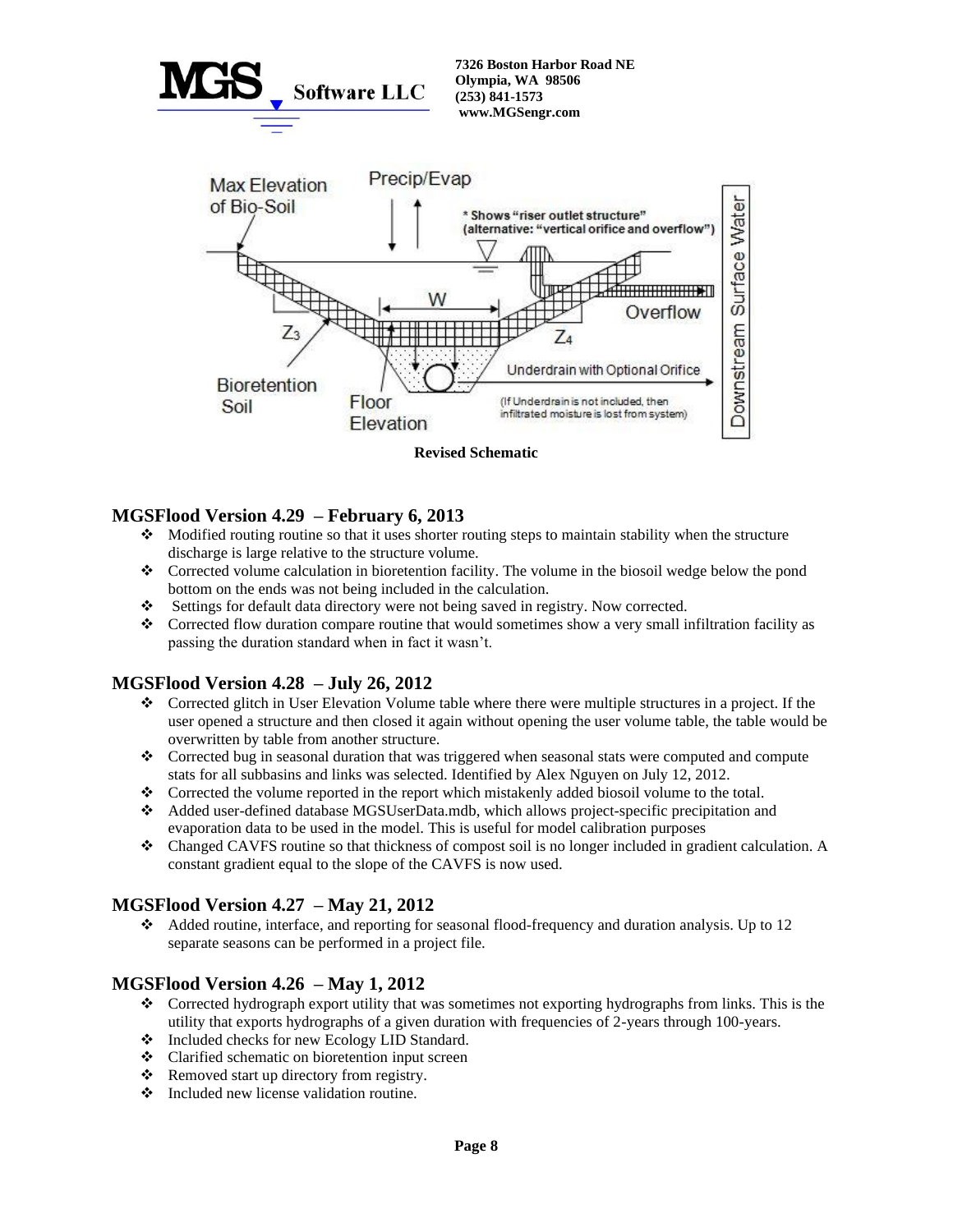

## **MGSFlood Version 4.12 – March 27, 2011**

- ❖ Routing Routine was not stopping when routing flows for structures that were grossly undersized relative to the inflows passing to them. A line in the code that checked for small changes in storage was causing the program to miss the error flag used to terminate when the rating table is extrapolated. An additional error flag was inserted to terminate the program when this occurs.
- ❖ The constant infiltration option wasn't being utilized in initial infiltration pond sizing and resulted in oversized infiltration ponds in the optimizer.
- ❖ When specifying the pond geometry in the structure input screen and project report, a Runtime Error 9, subscript out of range error could occur if the max pond elevation is considerably higher than the riser crest elevation.
- ❖ When stats were computed for all links during a simulation, the program would produce an Error 5 message if there was a structure in the predeveloped condition. The scenario number wasn't being passed to the WQ routine, now corrected.

#### **MGSFlood Version 4.09**

- ❖ Precipitation scaling was not being performed correctly for projects that utilize precipitation station data. In many cases a scaling factor of 1.00 was being applied instead of the ratio of the site to station 25-year, 24-hour rainfall. This did not affect any projects that utilize the extended precipitation time series.
- ❖ Water surface elevation stats were not being computed for bio-retention facilities where the water level did not pond on the surface of the bio-soil.
- ❖ User defined HSPF parameters were not being implemented in the model or printed in the project report.
- ❖ The label for soil infiltration was changed from saturated hydraulic conductivity to infiltration rate on the bio-retention soil structure.
- ❖ Corrected flags that require runoff to be recomputed when station scaling factor is changed or when the HSPF default parameters are altered.
- ❖ The project report is automatically refreshed when the report screen is open and the user clicks the show report button on the tool bar.

#### **Version 4.08**

- ❖ Water quality flow rate calculations were corrected for simulations where a 15-minute time step was used. Previous versions underestimated the water quality rate when computed using a 15-minue time step,
- ❖ Reporting of water quality discharge rates was absent unless other water quality parameters were computed, this has been corrected,
- ❖ The Hydrograph plotting routine would crash when plotting at time steps less than 1-hour for certain date ranges,
- ❖ Drag and drop icons were not placed properly on the screen of the graphical interface when scroll bars were visible,
- ❖ A message was added warning users that the secondary outlet to a flow splitter must be connected to another reach before routing,
- ❖ The porous pavement hydraulic conductivity was labeled as infiltration rate to avoid confusion with the hydraulic conductivity specified in the Massmann method used in other links

### **Version 4.07**

- ❖ Updated Routing Routine,
- ❖ Updated bioretention routine to include storage in soil
- ❖ Added pervious pavement routine
- ❖ Modified FlowDurationComp to better handle infiltration facilities
- ❖ Modified optimizer to include new RoutePuls and FlowDurationComp,
- ❖ New license file that sets program to read one timeseries (light version) or standard version.